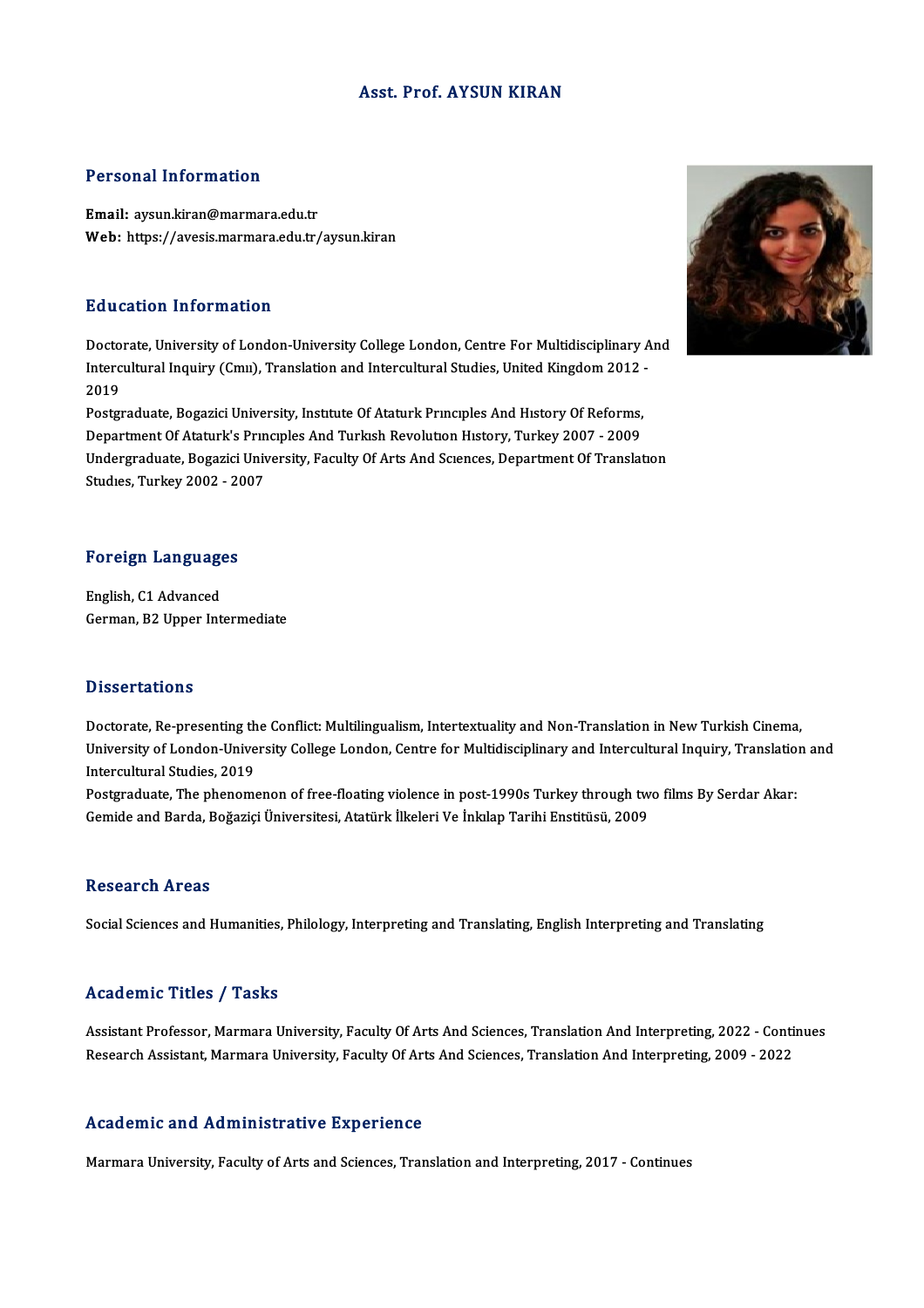# Articles Published in Journals That Entered SCI, SSCI and AHCI Indexes

rticles Published in Journals That Entered S<br>I. Silence and concealment in political discourse I. Silence and concealment in political discourse<br>Kıran A. CRITICAL DISCOURSE STUDIES, vol.14, pp.108-110, 2017 (Journal Indexed in SSCI)

## Articles Published in Other Journals

- rticles Published in Other Journals<br>I. Örtmeceli Küfürlerin Görsel-İşitsel Çevirisinde Soru ve Sorunlar: İyi Yer Örneği<br>KIRAN A. QĞUZ D STED 1 MARIDINEN<br>Örtmeceli Küfürl<br>KIRAN A., OĞUZ D.<br>Sävlam val f. na ? Örtmeceli Küfürlerin Görsel-İşitsel Çevirisinde Soru ve Sorunlar: İyi Y<br>KIRAN A., OĞUZ D.<br>Söylem, vol.6, no.3, pp.858-878, 2021 (Refereed Journals of Other Institutions)<br>Recontextualising Ece Temellyunan in the UK: A Bonat
- KIRAN A., OĞUZ D.<br>Söylem, vol.6, no.3, pp.858-878, 2021 (Refereed Journals of Other Institutions)<br>II. Recontextualising Ece Temelkuran in the UK: A Paratextual Look at the English Translations of Her<br>Works Söylem, vol.6, no.3, pp.858-878, 2021 (Refereed Journals of Other Institutions)<br>Recontextualising Ece Temelkuran in the UK: A Paratextual Look at th<br>Works<br>KIRAN A. Reconte<mark>:</mark><br>Works<br>KIRAN A. Works<br>KIRAN A.<br>LITERA, vol.30, no.2, 2020 (Journal Indexed in ESCI)<br>A Concentual Discussion of Bourniting as A Too
	-

KIRAN A.<br>LITERA, vol.30, no.2, 2020 (Journal Indexed in ESCI)<br>III. A Conceptual Discussion of Rewriting as A Tool for the Translation(al) Turn<br>KIRAN A LITERA, v<br>A Conce<sub>l</sub><br>KIRAN A.<br>Current B A Conceptual Discussion of Rewriting as A Tool for the Translation(al) Tu<br>KIRAN A.<br>Current Research in Social Sciences, 2020 (Refereed Journals of Other Institutions)<br>Speaking the Enemy's Language: Benresentations of Multi

KIRAN A.<br>Current Research in Social Sciences, 2020 (Refereed Journals of Other Institutions)<br>IV. Speaking the Enemy's Language: Representations of Multilingualism and Translation in Crimean<br>Kuran A Current Research in Social Sciences, 2020 (Refereed Journals of Other Institutions)<br>Speaking the Enemy's Language: Representations of Multilingualism and '<br>Kıran A. Speaking the Enemy's Language: Representations of Multilingualism and Translation in Cri<br>Kıran A.<br>Çeviribilim ve Uygulamaları Dergisi, no.28, pp.110-125, 2020 (Refereed Journals of Other Institutions)<br>Poview of Prisonars o

Ceviribilim ve Uygulamaları Dergisi, no.28, pp.110-125, 2020 (Refereed Journals of Other Institutions)

V. Review of Prisoners of Our Lives Totalitarianism in Everyday Life<br>KIRAN A.

Journal of American Studies of Turkey, pp.129-132, 2013 (Refereed Journals of Other Institutions)

## Books&Book Chapters

ooks & Book Chapters<br>I. Re-Framing the Battle and Enemy in the Media Discourse of 1990s Turkey<br>Kuan A ks & Be<br>Re-Fran<br>Kıran A.

Kıran A.<br>in: Media and Politics: Discourses, Cultures, and Practices, Bettina Mottura,Letizia Osti,Giorgia Riboni, Editor, Kıran A.<br>in: Media and Politics: Discourses, Cultures, and Practices, Bettina Mottura<br>Cambridge Scholars Publishing, Newcastle Upon Tyne, pp.373-391, 2017<br>Bendering Visible on Plunning the Beunderies: Presence on Aboe in: Media and Politics: Discourses, Cultures, and Practices, Bettina Mottura,Letizia Osti,Giorgia Riboni, Editor,<br>Cambridge Scholars Publishing, Newcastle Upon Tyne, pp.373-391, 2017<br>II. Rendering Visible or Blurring the B

- Cambridge Scholars Publishing,<br>Rendering Visible or Blurrin<br>Post-1990s Films of Turkey<br>Kuran A Render<br>Post-19<br>Kıran A.
	-

Post-1990s Films of Turkey<br>Kıran A.<br>in: Representing and (De)Constructing Borderlands, Moroz, Grzegorz; Partyka, Jacek, Editor, Cambridge Scholars<br>Publishing Novgastle Upon Tyne, np.137,149,2016 Kıran A.<br>in: Representing and (De)Constructing Borderlands,<br>Publishing, Newcastle Upon Tyne, pp.137-148, 2016<br>The Phenomenon of Free Electing Vielence in

Publishing, Newcastle Upon Tyne, pp.137-148, 2016<br>III. The Phenomenon of Free Floating Violence in Post 1990s Turkey: A Chain of Violence, Two Films, Publishing, Newcastle Upon Tyne, pp.137-148, 2016<br>The Phenomenon of Free Floating Violence in Post 1990s Turkey<br>Three Interlocked Rings: Gemide (On Board) and Barda (In Bar)<br><sup>Kuson A</sup> The Phe<br>Three I<br>Kıran A. Three Interlocked Rings: Gemide (On Board)<br>Kıran A.<br>Lambert Academic Publishing, Saarbrücken, 2010<br>Türkiye'deki Sineme Emeksileri ve Sine Sen

Kıran A.<br>Lambert Academic Publishing, Saarbrücken, 2010<br>IV. Türkiye'deki Sinema Emekçileri ve Sine-Sen<br>KIRAN A Lambert<br>**Türkiye'**<br>KIRAN A.<br>in Surfta

Türkiye'deki Sinema Emekçileri ve Sine-Sen<br>KIRAN A.<br>in: Sınıftan Sınıfa: Fabrika Dışında Çalışma Manzaraları, Buğra, Ayşe, Editor, İletişim, İstanbul, pp.69-88, 2010

KIRAN A.<br>in: Sınıfta<br>V. **Adakale** in: Sınıftan Sınıfa: Fal<br>**Adakale**<br>KIRAN A., Yıldırım O.<br>Pan *Vitabari, 2006* KIRAN A., Yıldırım O.<br>Pan Kitabevi, 2006

## Refereed Congress / Symposium Publications in Proceedings

I. "Linguistic Representations of the 'Other' in Multilingual Films of Turkey"